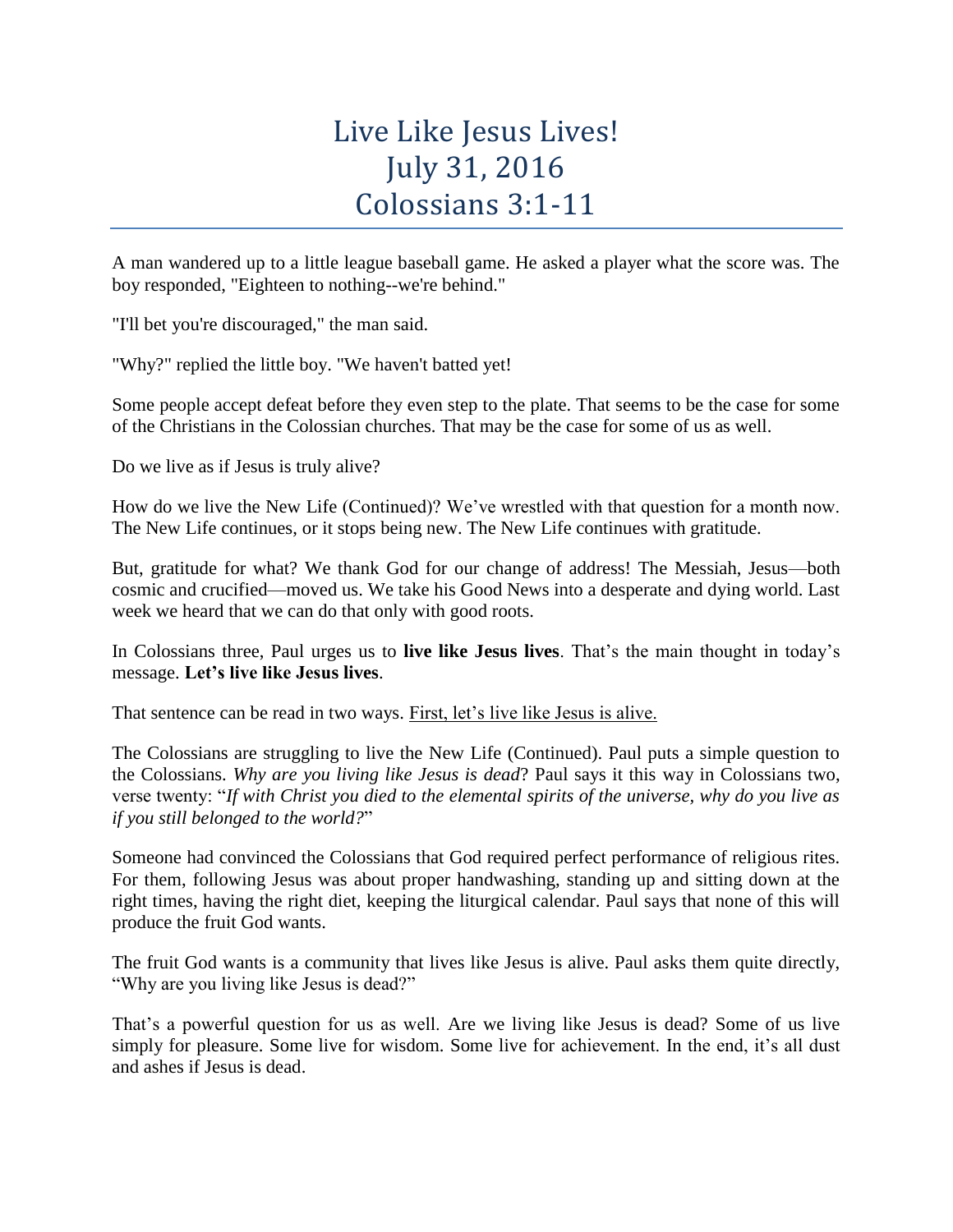The boxer Muhammad Ali was the most famous athlete of his generation. He was on top, and his entourage of trainers and various helpers shared the adulation with him. But the party ended, leaving many of Ali's loyal followers disillusioned--and in some cases, destitute. Ali himself, halting in speech and uncertain in movement, said "I had the world, and it wasn't nothin'."

Today we get a key principle for Christian life. What is true for Jesus is true for us. Jesus died. You have too. Jesus was raised. You are too. Jesus lives the new life. You do too. One of the marks of Christian maturity is that we get that.

## **Let's live like Jesus lives**.

First, let's live like Jesus is alive. Second, let's live the way Jesus lives. What is Paul saying here? Paul is telling us to develop the character which reflects the treasure we have in heaven. Paul is telling us to live like Jesus is living. Let's live the way Jesus lives.

Jesus hands everything over to God the Father. "I have held many things in my hands and I have lost them all," Martin Luther once wrote, "but whatever I have placed in God's hands, that I still possess."

Our life is hidden with the Messiah in God. We can draw on that life in the here and now. We don't have to wait for pie in the sky in the sweet by and by. Think about your bank account. You don't have to live in the bank to use your debit card. Think about dessert. You don't have to live in the freezer to enjoy ice cream! But you do need something in the bank to spend or in the freezer to eat.

Sometime back the Associated Press carried this dispatch: "Leslie Puckett, after struggling to start his car, lifted the hood and discovered that someone had stolen the motor." I think many Christians live as if there's nothing under their hoods. But there is!

That something under our hoods is the Holy Spirit, living and breathing in us and through us. We live, not for pleasure, but for joy. We live, not for wisdom, but for faith. We live, not for achievement, but for compassion.

When we live the way Jesus lives, we get our thinking straight. Notice verse ten—the new self is being renewed in the image of the creator. "Thinking straight and knowing the truth are part of what it means to be a truly human being," says N. T. Wright, "the sort of human being the gospel is meant to create."<sup>i</sup>

## **Let's live like Jesus lives**.

When we live like Jesus lives, we become more and more the full and flourishing human beings God has made us to be. Do you want that full and flourishing life?

**Let's live like Jesus lives**. Let's pray…

Pastor Lowell Hennigs Emanuel Lutheran Church Council Bluffs, Iowa